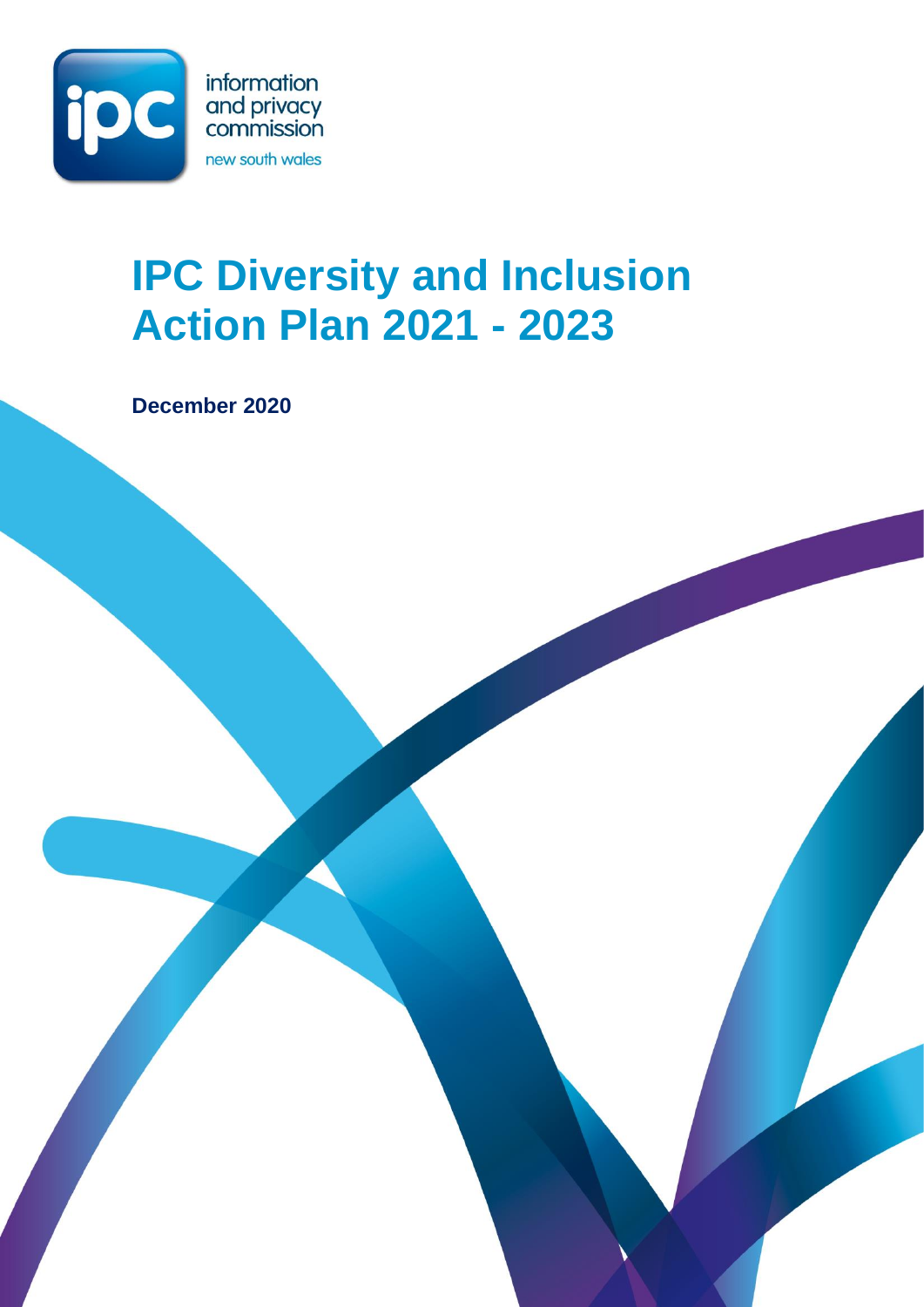# **Message from the CEO/Information Commissioner and Privacy Commissioner**

As a modern independent regulator, the IPC is always seeking innovative and strategic ways to better support our regulated sectors in best practice information management and privacy protection for the benefit of the NSW community. Attracting, recruiting and retaining high quality and diverse staff is essential to meeting our strategic goals and future challenges.

The *IPC Diversity and Inclusion Action Plan 2021 – 2023* outlines how the organisation will work with its diverse stakeholders to better deliver on its strategic goals to champion the right to access government information and protect privacy as enshrined in the legislation we administer. The Plan also seeks to support and instil a workplace culture that values diversity in skills and perspectives and offers fair and inclusive work practices for all staff.



**Elizabeth Tydd Samantha Gavel**  IPC CEO, Information Commissioner NSW Privacy Commissioner NSW Open Data Advocate

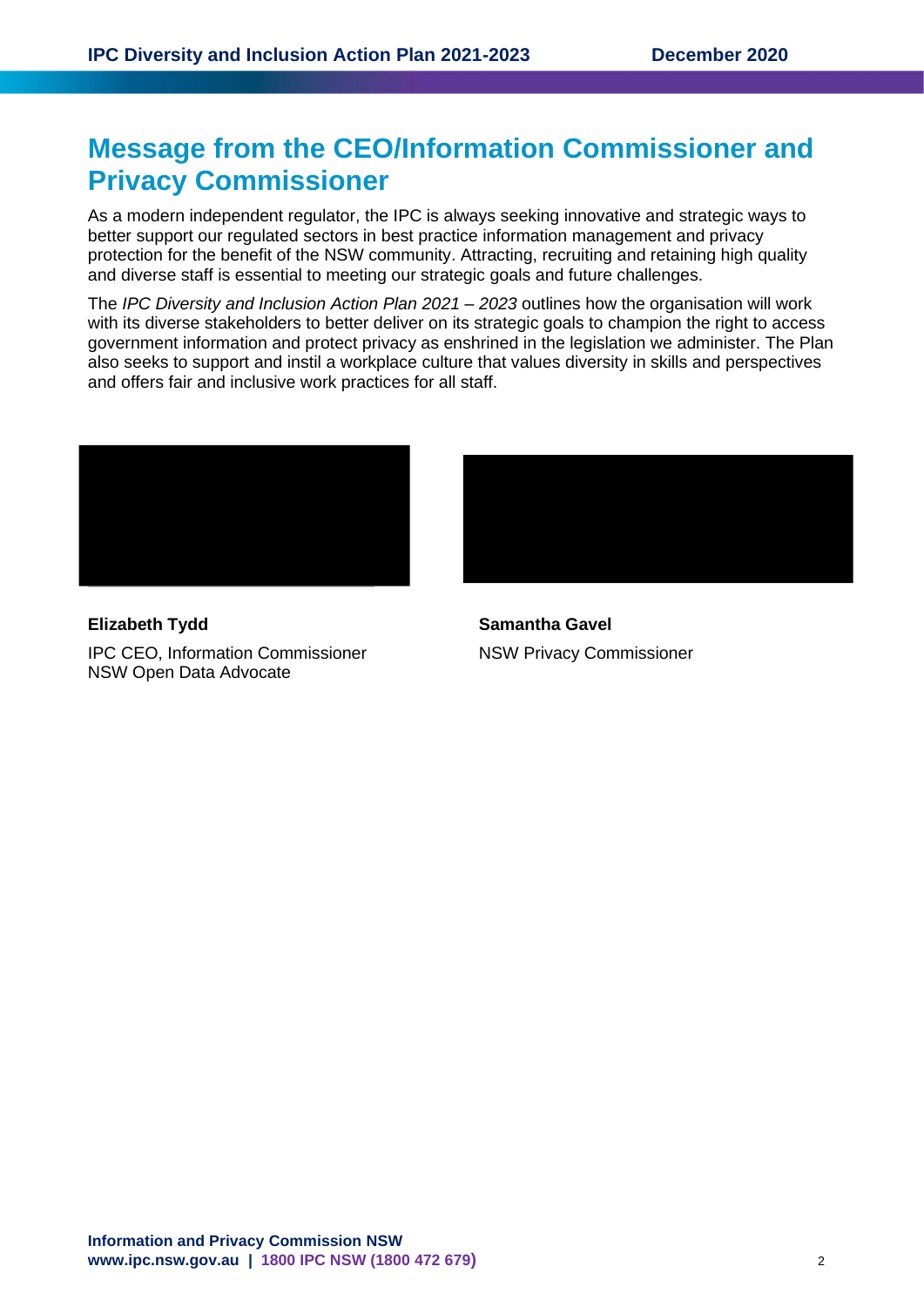### **Introduction**

The Information and Privacy Commission NSW (IPC) respects and values the different backgrounds, skills, experience and needs that its diverse stakeholders and staff contribute to the organisation's strategic and regulatory goals of the right to information access and protection of privacy in NSW.

# **Our priorities**

- 1. Identify the needs of people within diverse communities in NSW to promote their right to accessing government-held information and the protection of privacy.
- 2. Enhance information about how to access government-held information and protection of privacy rights for people within diverse communities in NSW.
- 3. Promote the needs of our diverse communities in NSW when developing and delivering resources to support the work of our regulated sectors in providing access to information and the protection of privacy rights.
- 4. Enhance the organisation's capacity and individual competency to understand and respond to population diversity.

### **Purpose of the plan**

The *IPC Diversity and Inclusion Action Plan 2021 – 2023* (the Plan) provides a three-year strategic roadmap to improve the way we communicate with, and deliver services to, the diverse communities of NSW. It also identifies way the IPC can create an inclusive workplace. The organisation is committed to achieving these strategic goals to ensure we remain an innovative and respected regulator, and an employer of choice within the NSW public sector.

The Plan adopts a consolidated approach to cover disability, diversity, multicultural services and Aboriginal engagement. The Plan meets our legislative requirements under the *Anti-Discrimination Act 1977* (NSW), the *Disability Discrimination Act 1992* (Commonwealth), the *Disability Services Act 1993* (NSW), the *Carers (Recognition) Act 2010* (NSW), the *Government Sector Employment Act 2013* (GSE Act), *Government Employment (General) Rules 2014*, and *Annual Reports (Departments) Regulation 2015*.

### **Implementing the plan**

The success of the Plan is dependent on implementation, and IPC staff taking responsibility to ensure that the outcomes of the Plan are achieved within the required timeframes. The actions in the Plan will be monitored regularly and reported on in the *IPC Annual Report* as required under the *Annual Reports (Departments) Act 1985*.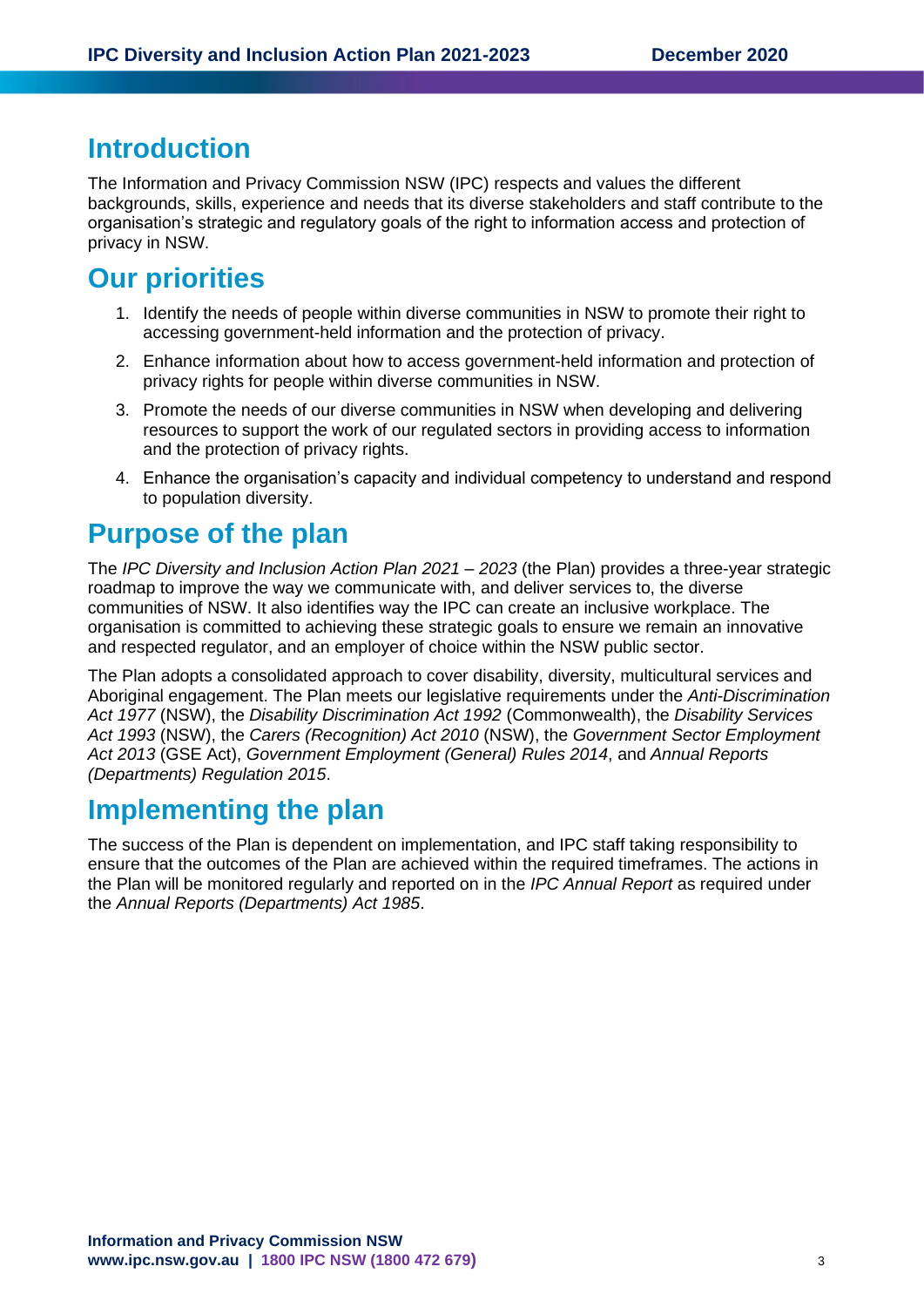### **Identify the needs of people within diverse communities in NSW to promote their right to accessing government-held information and the protection of privacy.**

#### **How we will do it**

- Develop and deliver a biannual survey of the community attitudes to information access and privacy rights in NSW
- Engage with agencies to support and promote the consolidation of website content concerning their information access page and how to access personal information
- Collaborate and engage with other integrity agencies and organisation to work together and leverage resources to better understand the needs of NSW's diverse communities
- Engage with regulated sectors to identify best practice in ensuring that diverse communities are able to exercise their information and privacy rights.

- Analyse data collected by agencies on diversity groups' use of access to information and privacy rights
- Review the results of the community attitudes surveys to inform future regulatory and strategic activities
- Monitor and assess access by diverse communities to the IPC's and agency services, through client feedback
- Report on the outcomes of this Plan in the IPC's Annual Report.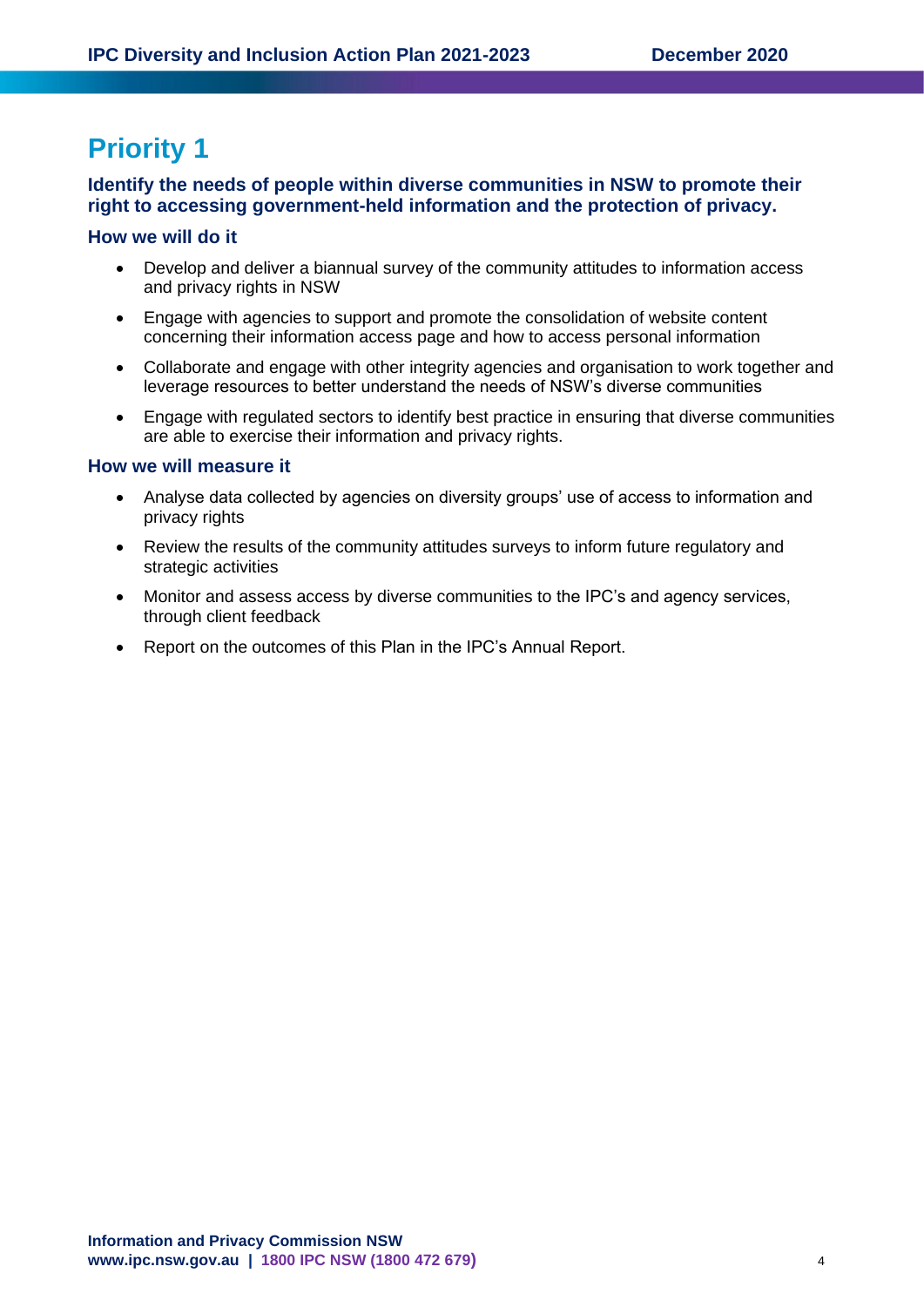### **Enhance information about how to access government-held information and protection of privacy rights for people within diverse communities in NSW.**

#### **How we will do it**

- Review available resources and publications for their useability and accessibility to meet the needs of diverse communities via the ongoing publications review process
- Incorporate the needs of diverse communities into the IPC's engagement strategy and key IPC policies and guidelines
- Work with our regulated government entities to ensure they understand and are equipped with the resources and information required to implement inclusive information access and privacy practices
- Examine opportunities to improve the accessibility and reach of the website including; a readability checker; search engine optimisation; and simplified URLs
- Develop a legislative proposal for a processing charge discount for Out-of-Home Care applicants
- Investigate new learning channels to communicate information to NSW citizens (e.g. webinars, podcasts, animation)
- Develop publications to respond to the diverse communities in NSW including:
	- $\circ$  a Fact Sheet on the rights of deceased people in respect of Information Access and **Privacy**
	- o a Fact Sheet to assist people with reduced decision-making capacity to make an application under the GIPA Act
	- o a checklist for care leavers to assist them in making an application to their out-ofhome care records under the GIPA Act
	- o visual formats, such as infographics and video clips, to support citizens' understanding of information access and privacy in NSW.

- Undertake an accessibility review of IPC's resources and website content
- Develop guidelines on ways to enhance participation by diverse groups as part of the delivery of the NSW Charter for Public Participation
- Monitor number of downloads and views of new or revised guidelines and resources
- Obtain feedback from the community on improvements to accessibility of the website and resources via the IPC's feedback loops (including surveys).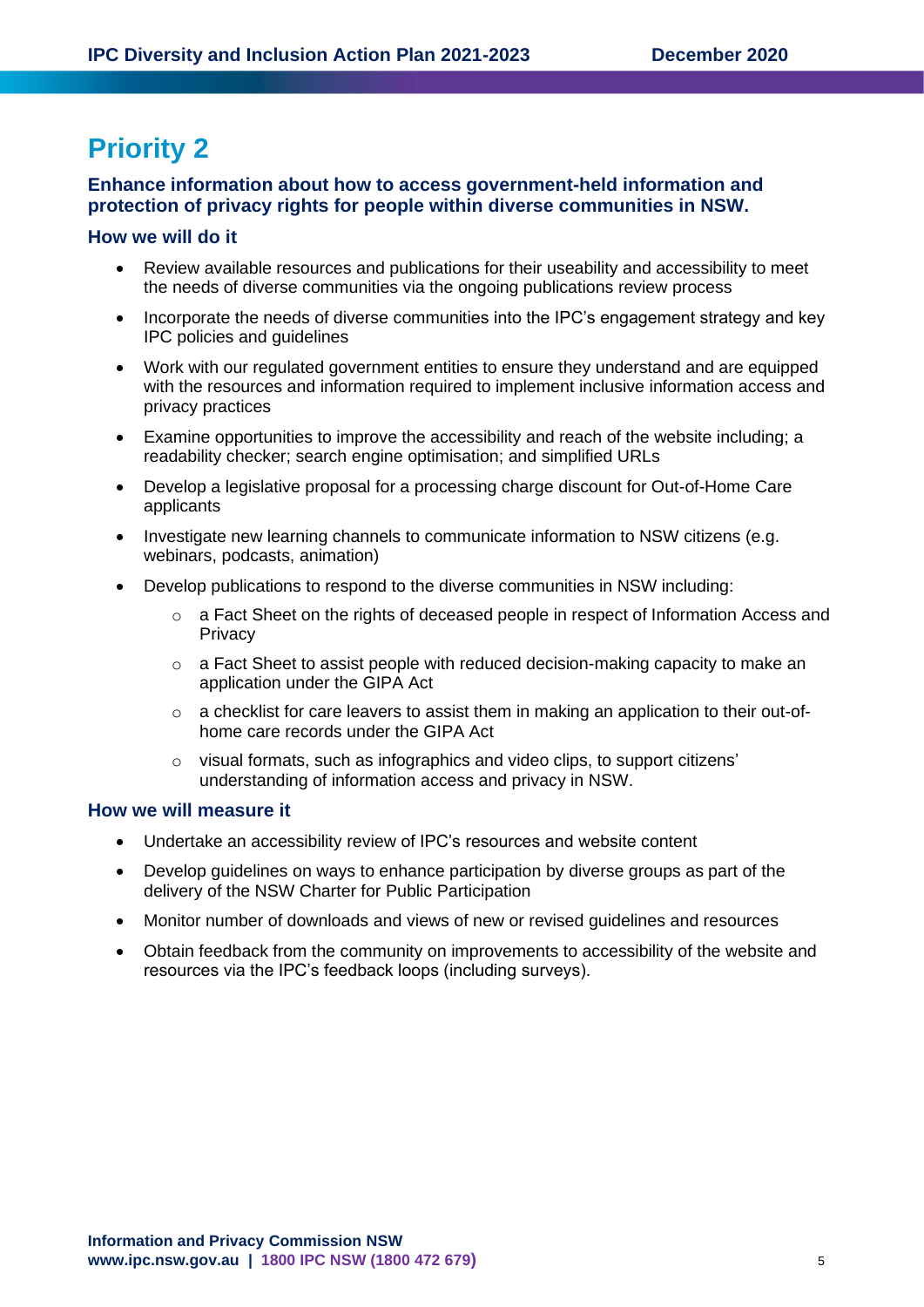**Promote the needs of our diverse communities in NSW when developing and delivering resources to support the work of regulated sectors in providing access to information and the protection of privacy rights.** 

#### **How we will do it**

- Deliver a Commissioners' Diversity Statement as part of the IPC Diversity and Inclusion Action Plan 2021 – 2023
- Engage with regulated government entities to identify and leverage opportunities to provide links to IPC online resources (including the NSW Right to Information/Privacy Practitioners' Network)
- Promote an essential guidance toolkit to agencies and local government to improve agency capability and compliance with information access and privacy legislation to improve outcomes for NSW citizens
- Ensure issues/needs of diversity and inclusion are considered in the development of key IPC statutory reports
- Support the increased participation of information access and privacy practitioners in remote locations through the Events and Forums and increased use of digital platforms (i.e. webinars and video conferencing)
- Support the increased participation of information access practitioners in remote locations with the Open Government Forum via online meetings and webinars
- Continue to investigate and support the use of webinars and virtual presentations for the Information Commissioner's and Privacy Commissioner's speaking engagements to improve the accessibility and participation of a more diverse audience
- Develop publications to assist regulated sectors in NSW provide access to information and protect privacy rights including:
	- $\circ$  a Fact Sheet on privacy and open access with a particular focus on councils
	- o updating the Fact Sheet on authorised proactive release.

- Obtain feedback from regulated entities on the IPC's approaches to better serving diverse communities through the actions laid out in the *IPC Diversity and Inclusion Action Plan 2021 – 2023*
- Obtain feedback from agencies on how the IPC has assisted them on responding to diverse community needs in data collection procedures
- Identify an increase in the number of remote and diverse participants at quarterly Practitioners' Network Forums and other virtual engagements.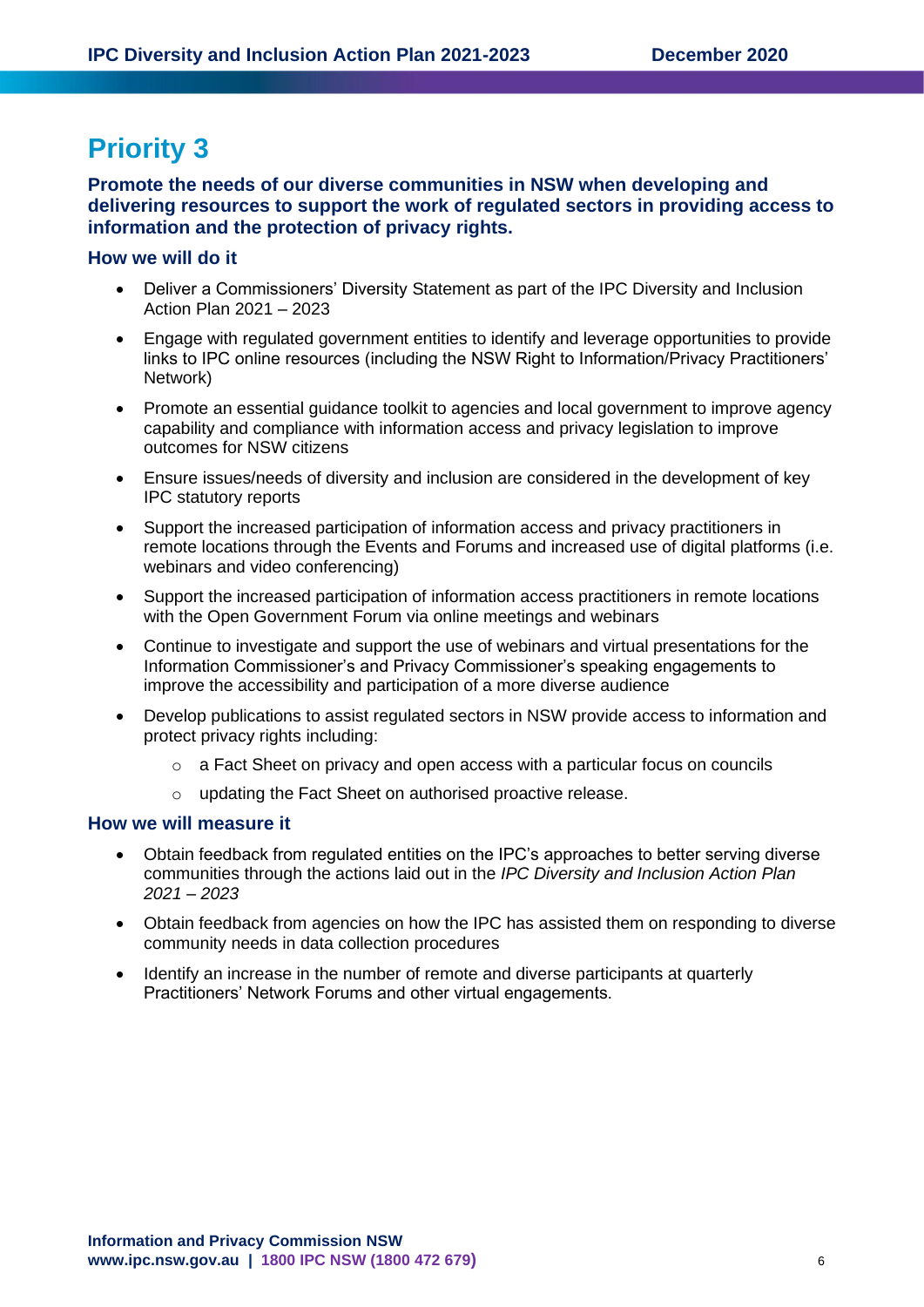#### **Enhance the organisation's capacity and individual competency to understand and respond to population diversity.**

#### **How we will do it**

- Identify opportunities for IPC staff to participate in available programs to enhance their capability to communicate and work with people in diverse cohorts
- Explore programs, activities or training for IPC staff to engage in to increase staff capabilities in understanding diversity
- Require all IPC staff to undertake disability training via MyCareer
- Promote the IPC as a workforce diversity employer of choice via recruitment initiatives
- Ensure accessible and inclusive recruitment and selection processes.

- Identify measurement and reporting against the *IPC Diversity and Inclusion Action Plan 2021 – 2023* and provide outcomes via the *IPC Annual Report*
- Incorporate *IPC Diversity and Inclusion Action Plan 2021 – 2023* priorities and targets into business planning processes
- Identify an increased number of staff from under-represented groups participating in capability development opportunities which are underpinned by professional standards and/or capability frameworks, and forums and networks.
- Report on the number of staff that undertake disability/diversity training
- Report on the percentage of recruitment initiatives where the IPC has promoted the IPC as a workplace diversity employer of choice